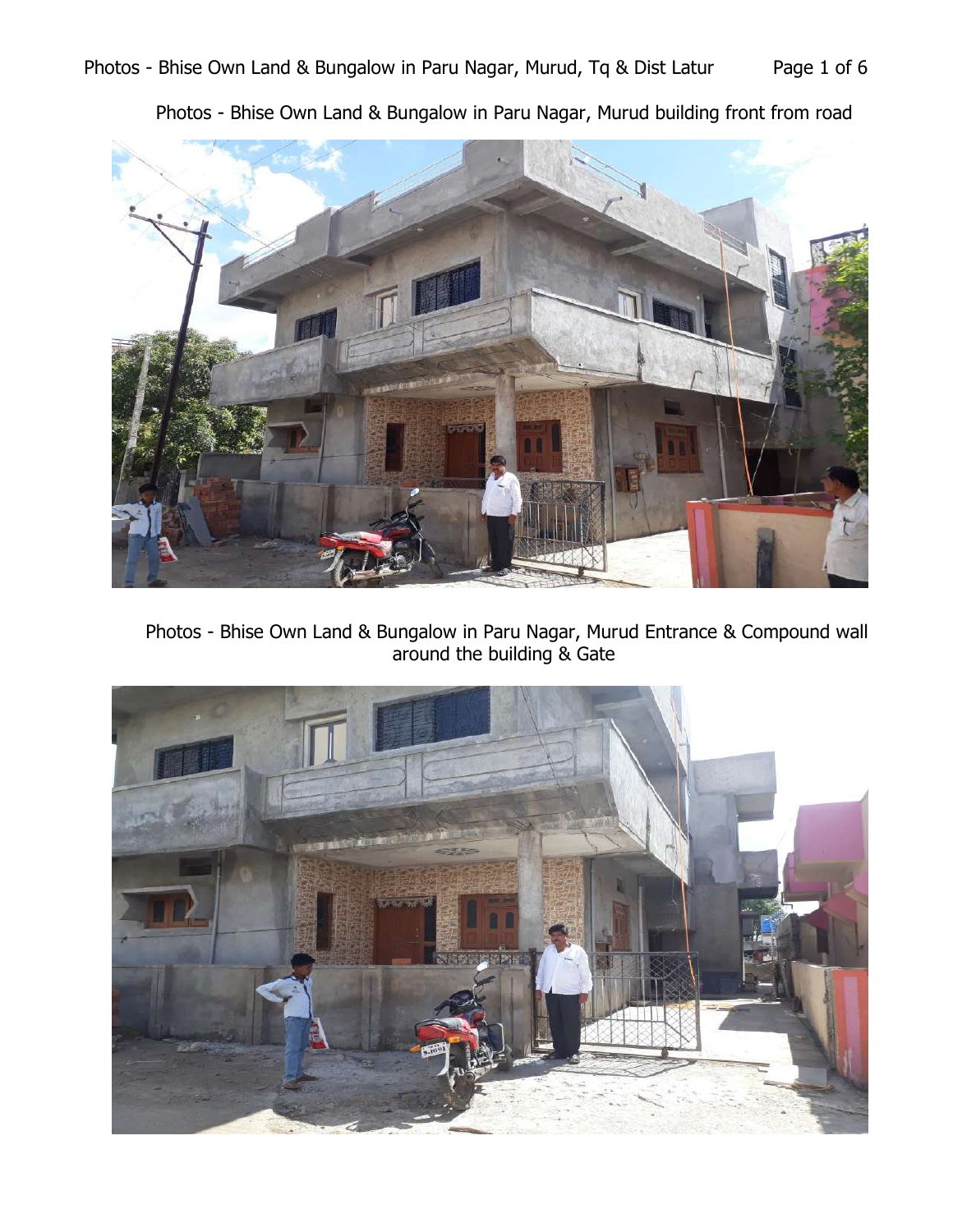

Photos - Bhise Own Land & Bungalow in Paru Nagar, Murud Hall



Photos - Bhise Own Land & Bungalow in Paru Nagar, Murud Hall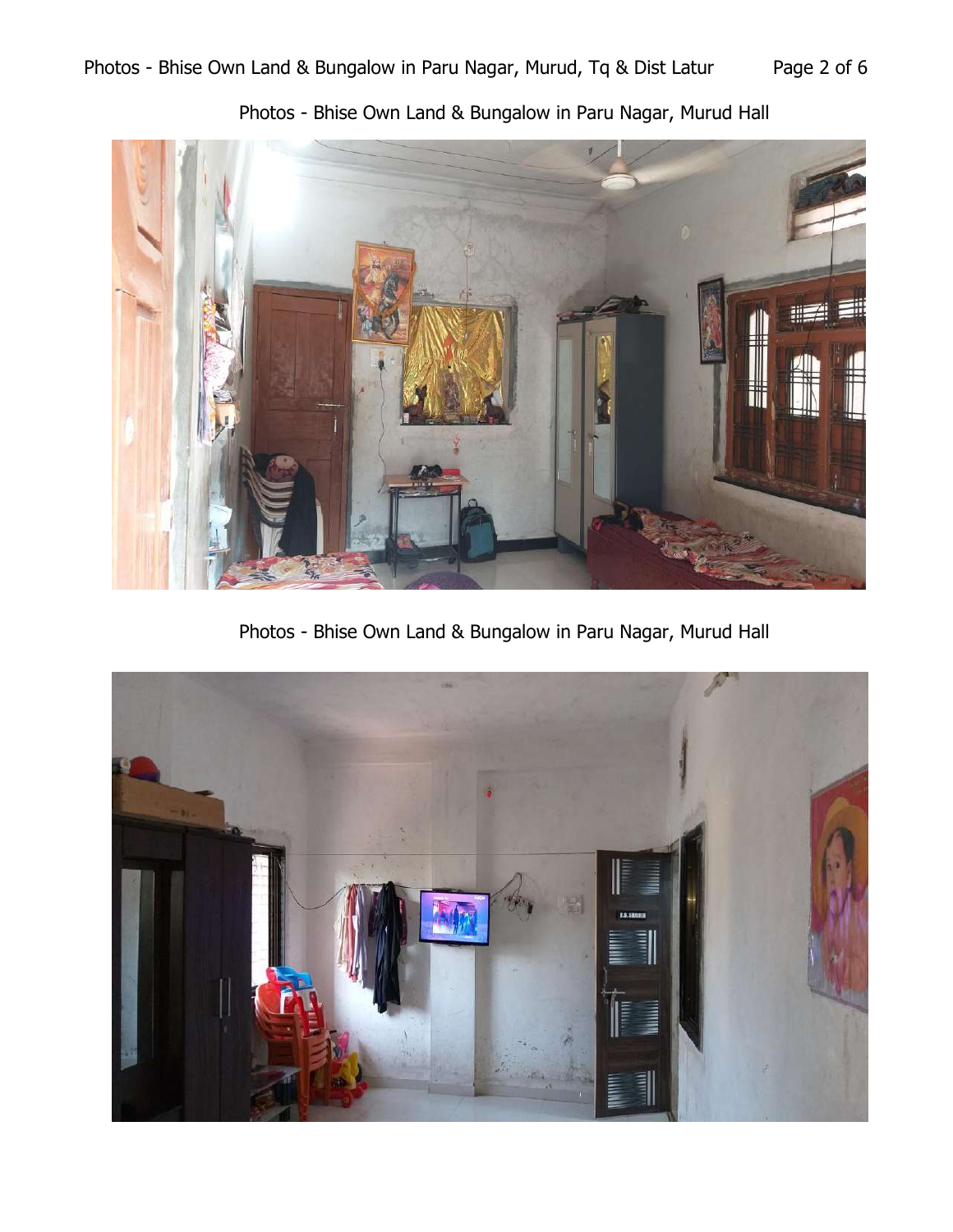Photos - Bhise Own Land & Bungalow in Paru Nagar, Kitchen Murud Kitchens



Photos - Bhise Own Land & Bungalow in Paru Nagar, Murud Rooms

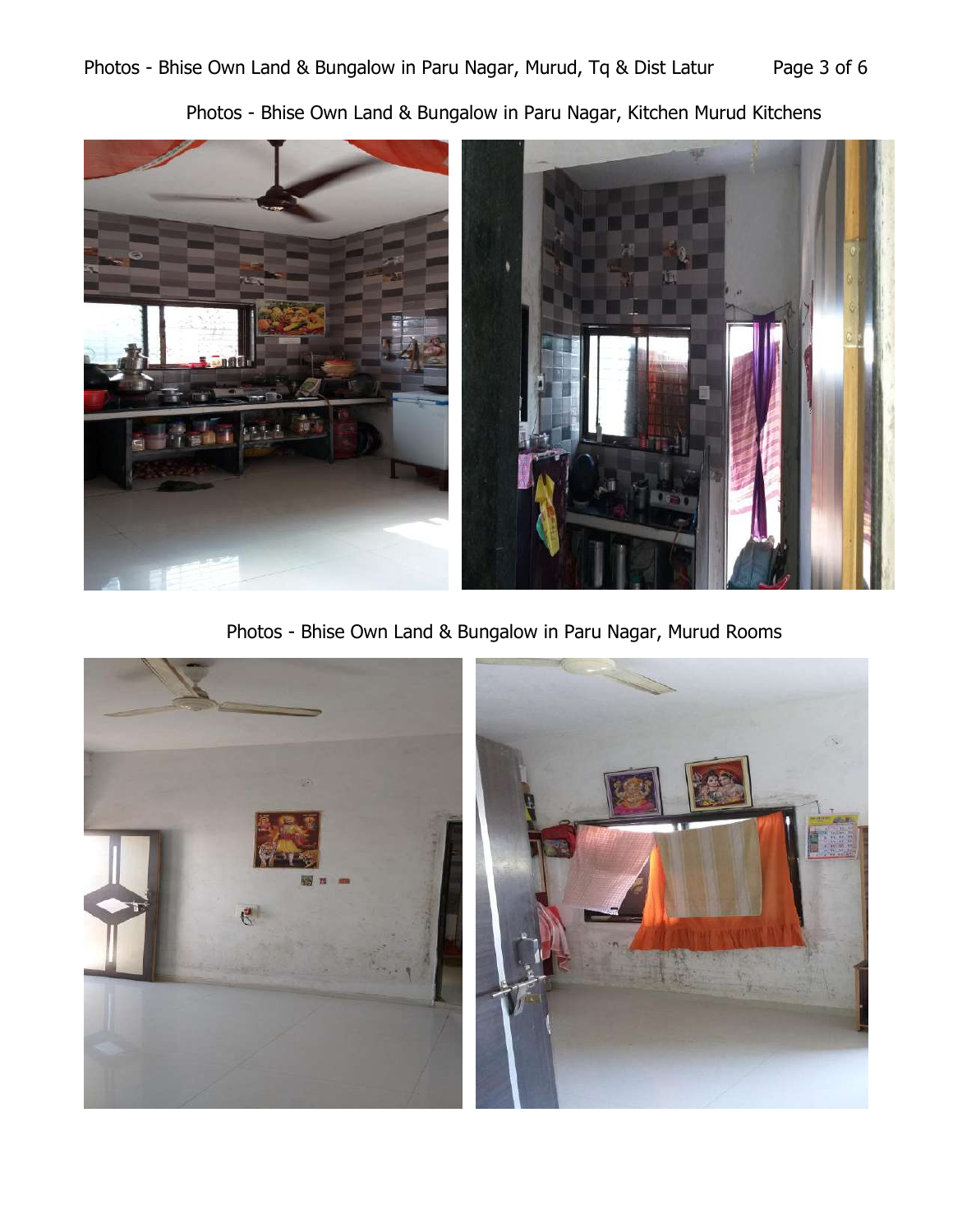Photos - Bhise Own Land & Bungalow in Paru Nagar, Murud Toilet & W.C.



Photos - Bhise Own Land & Bungalow in Paru Nagar, Murud Stairs to reach FF & Terrace

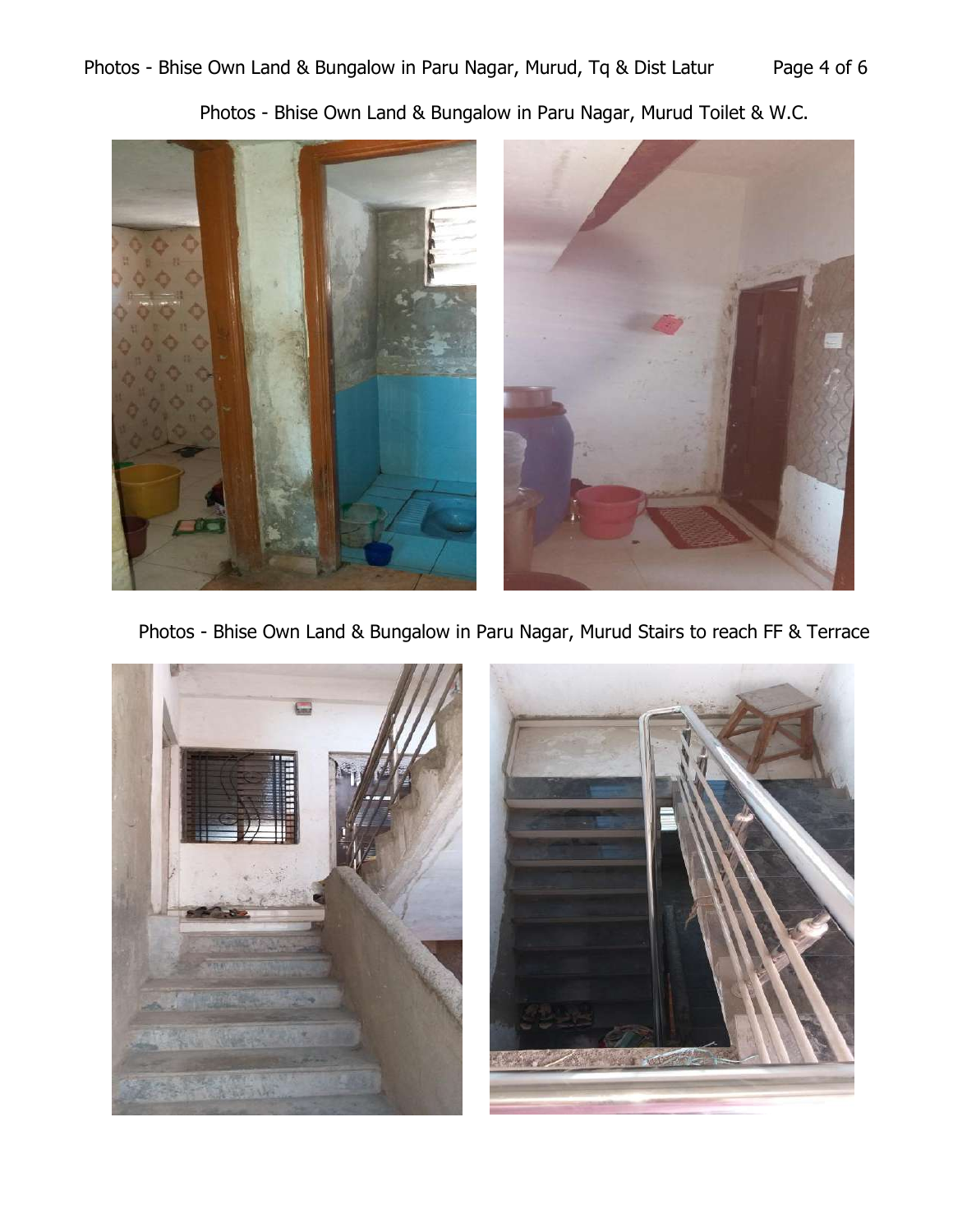Photos - Bhise Own Land & Bungalow in Paru Nagar, Murud Paving in building & Gallery



Photos - Bhise Own Land & Bungalow in Paru Nagar, Murud Side margin around the building